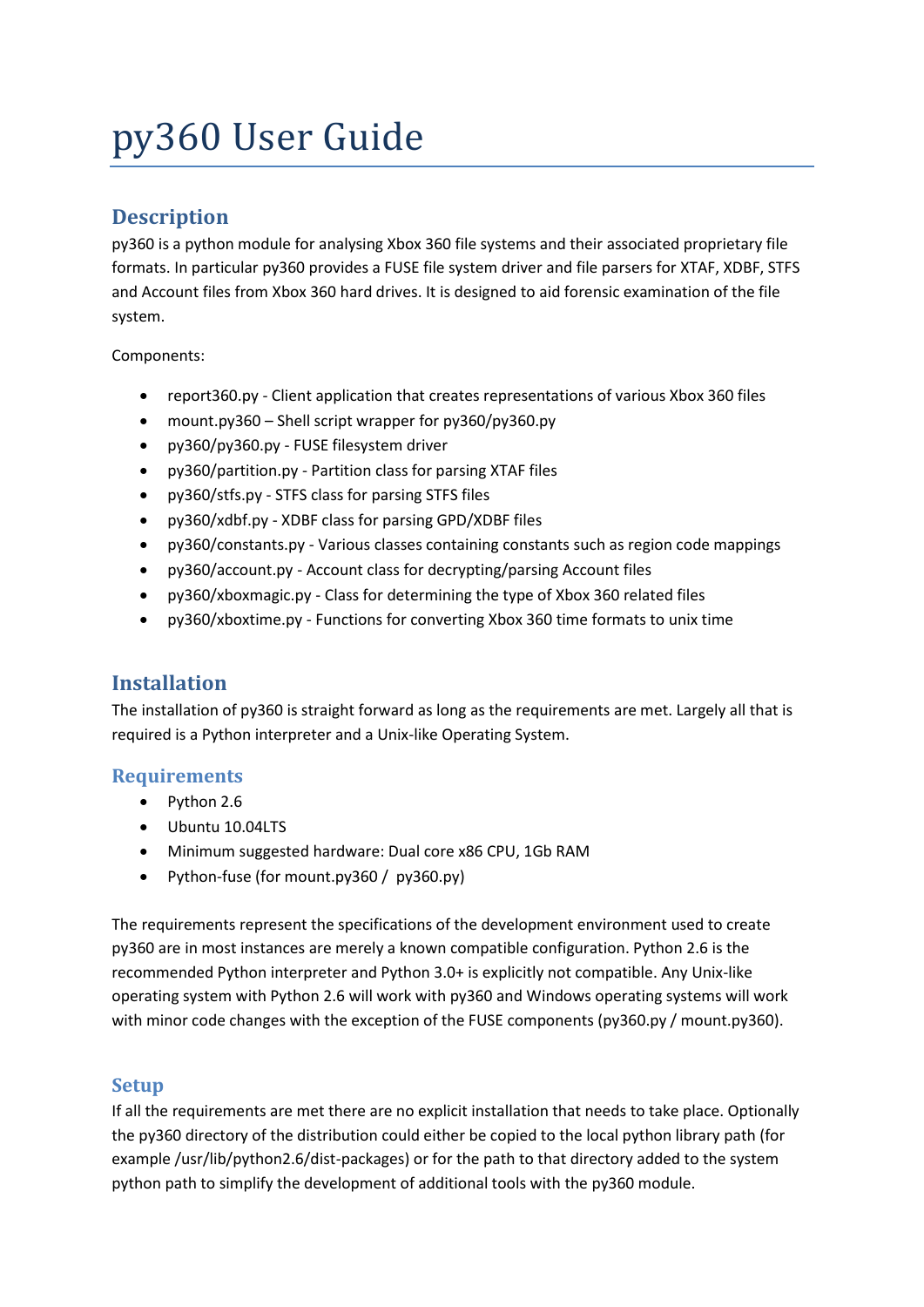# **Tools**

## **py360.py**

py360.py contains the code to mount an XTAF partition (read only)

Usage: python py360/py360.py DEVICE MOUNTPOINT OPTIONS

DEVICE is the image file or block device that contains the XTAF partitions. If the device is a full disk image the data partition (starting at 0x130EB0000) is mounted, otherwise the partition that starts at offset 0 is used.

MOUNTPOINT is the directory to mount the file system on

OPTIONS are passed to FUSE, common options include: -d for debug , -o uid=UID to set the owner UID of the mounted files. See mount.py360 and the FUSE documentation for more options.

#### **mount.py360**

mount.py360 is a shell script that will mount an XTAF partition using the most common options.

Usage: ./mount.py360 DEVICE MOUNTPOINT

DEVICE is the image file or block device that contains the XTAF partitions. If the device is a full disk image the data partition (starting at 0x130EB0000) is mounted, otherwise the partition that starts at offset 0 is used.

MOUNTPOINT is the directory to mount the file system on

#### **report360.py**

report360.py contains code that provides detailed textual representations of Xbox 360 file structures. It also will parse a XTAF partition and recursively print information about all the structures and optionally write all the images files found to disk.

Usage: python report360.py DEVICE OUTPUT DIRECTORY

DEVICE is the image file or block device that contains the XTAF partitions. If the device is a full disk image the data partition (starting at 0x130EB0000) is mounted, otherwise the partition that starts at offset 0 is used.

OUTPUT\_DIRECTORY is the optional parameter that specifies where to write detected images to. If this parameter is missing no images will be written. Writing image to disk increases the run time of the tool by as much as a factor of 10.

The textual representations of the Xbox 360 file structures will be written to STDOUT while progress and processing information will be printed to STDERR. It is a recommended that STDOUT is redirected to a file as a typical XTAF file can create 10,000 lines of output. Run times range from about 1 minute for a simple XTAF files without image writing up to 15 minutes for larger images with image writing.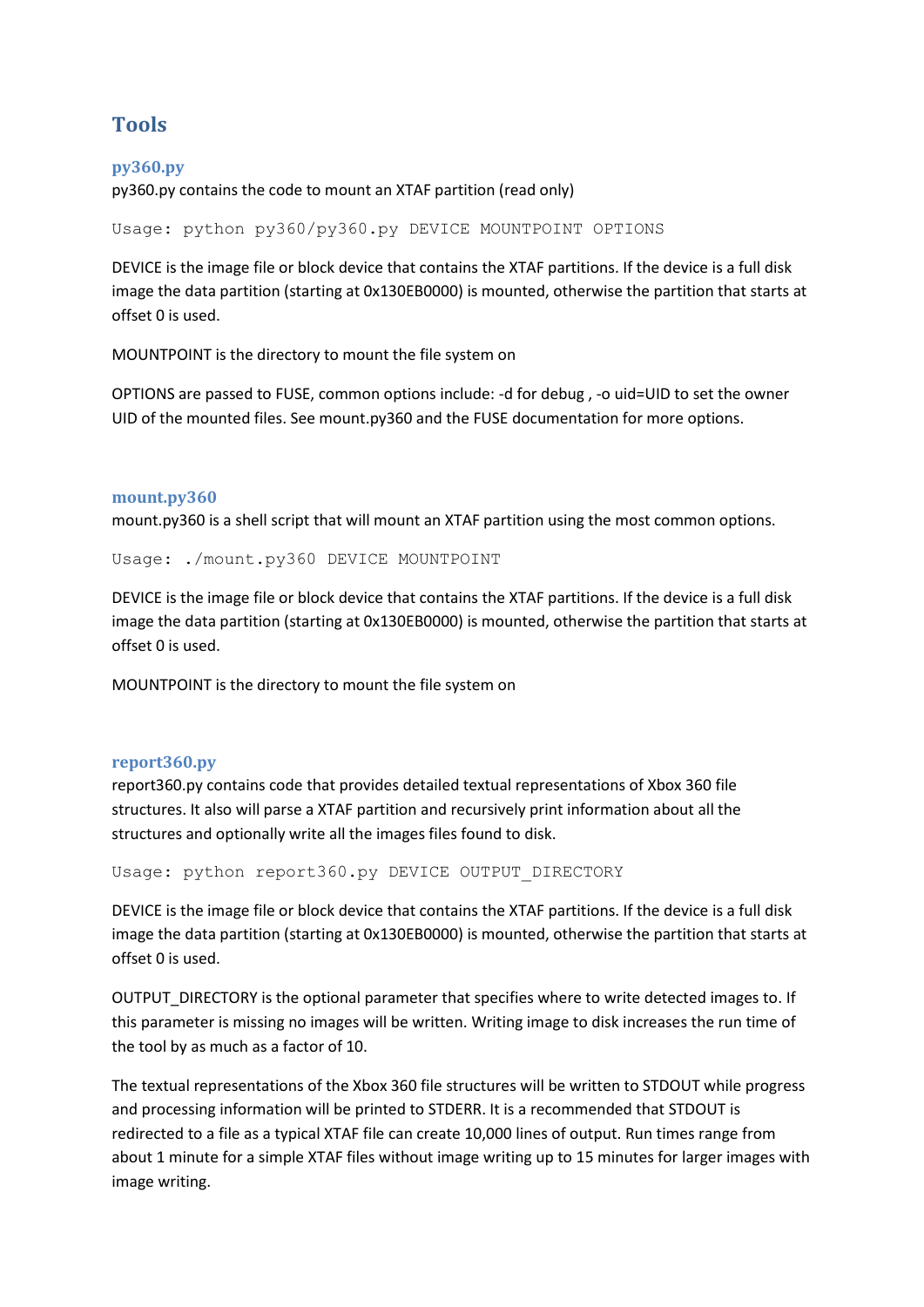## **xdbf.py**

xdbf.py contains the classes that process XDBF files that contain information about users and games, these files are generally found inside STFS files. xdbf.py also will give a brief textual summary of XDBF files and write their embedded images to disk.

Usage: python py360/xdbf.py OPTIONS XDBF FILE XDBF FILE 2...

Option: -p DIRECTORY write embedded images to DIRECTORY

XDBF FILE is the XDBF file to summarize or extract images from, it can be specified multiple times.

#### **stfs.py**

stfs.py contains the classes that process STFS container objects that contain user profiles as well as games and media downloads. stfs.py can also be run to extract the contents of a STFS file to disk.

Usage: python py360/stfs.py INPUT FILE OUTPUT DIRECTORY

INPUT\_FILE is the STFS file to process

OUTPUT\_FILE is the directory to write the contained files to

# **API**

py360 is designed to be easy to use and easy to extend, it is comprised of a main class for each of the data types it supports and additional classes that represent record components inside each data type. The main classes can generally be instantiated with a file name to open or a python 'file-like' object and the record classes are generally instantiated by the main class. Almost all classes have a \_\_str\_\_ method and can be printed. Full class documentation is available in the doc directory of the source tree, the following is a brief overview of the main classes and their most important methods and members.

#### **py360.partition**

Partition is the overarching class that processes a disk image. You provide it with the file name of the disk image or block device containing the XTAF partition and optionally set whether thread safety features are enabled (off by default for performance reasons). After initialisation the allfiles dict will have a fileobj or directory object for each file or directory on the image and the rootfile member will have a directory object representing the root directory.

Important components

- allfiles Dictionary of FileObjs (and Directory objects), key is the full path string
- rootfile Directory obj representing the root directory, it can be used as the root of a tree
- read file Takes either a filename or a fileobj via a named parameter and returns file data
- open\_fd Takes a file name and returns a XTAFFD object which provides read, seek and tell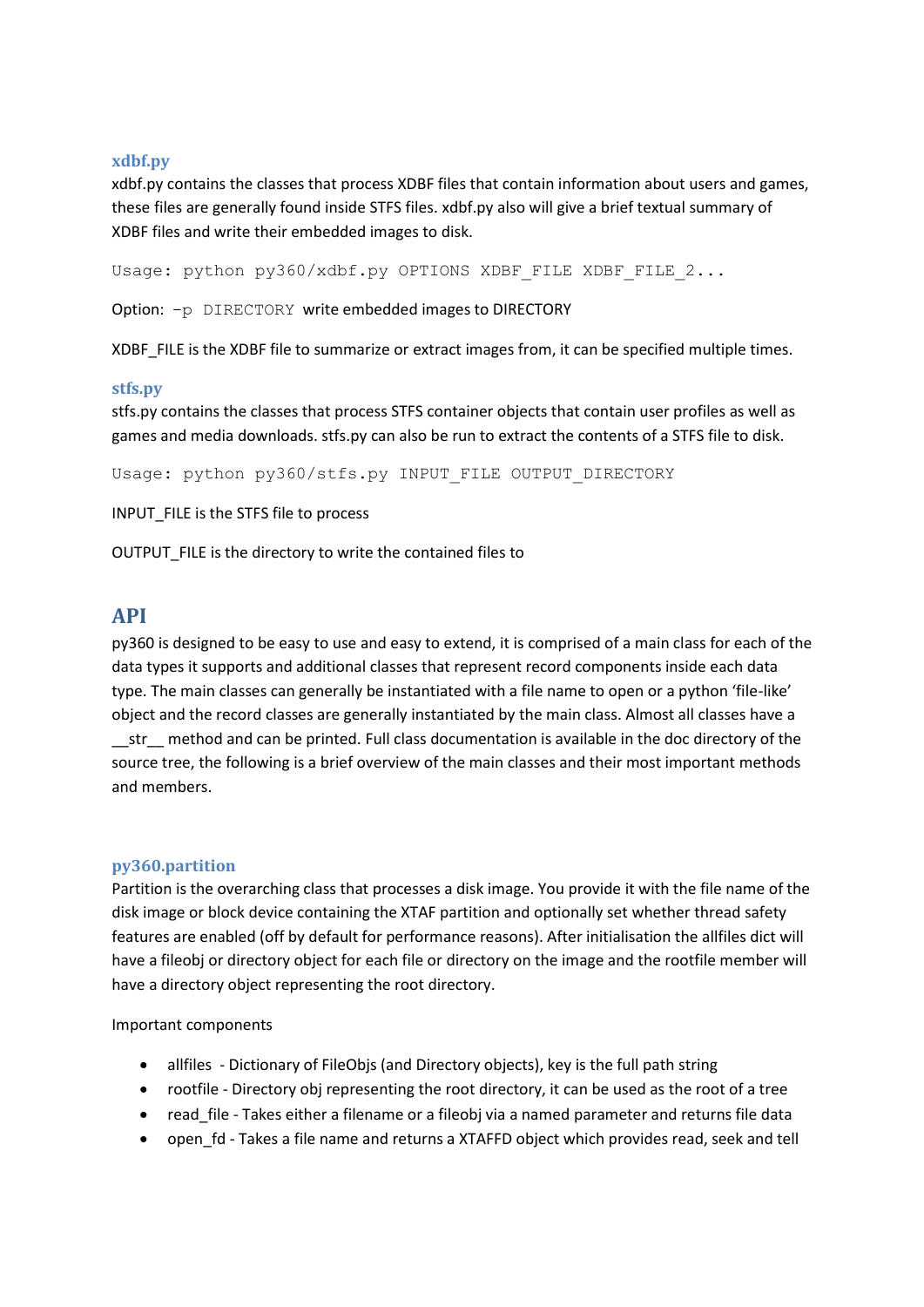## **py360.stfs**

STFS is the class that processes Xbox 360 Secure Transacted File System (STFS) containers. Its constructor requires either a file name or a 'file-like' object to process (an XTAFFD or StringIO object works correctly).

Important components

- allfiles Dictionary of FileListig objects, key is the full path string
- read\_file Takes a FileListing object and returns the file (optional size and offset parameters)
- get\_blockhash Given a block number it returns the block hash object associated with it

## **py360.account**

Account is the class that decrypts and processes Xbox 360 account blocks found inside user profile STFS files (any file called 'Account' with the length of 404 inside an STFS file is likely an Account Block). Account blocks contain information about Xbox Live accounts as well as offline Xbox 360 accounts. The constructor requires a buffer containing the encrypted content (404 bytes long).

Important components

- decrypt Decrypts the Account Block, primarily for internal use
- gamertag Name of the account
- live account A boolean denoting whether this is a Live or offline Xbox account

# **py360.xdbf**

XDBF is the class that processes Xbox Database Files (XDBF) and in particular Gamer Profile Data files that are found within user profile STFS files with the extension gpd. Its constructor requires either a file name or a 'file-like' object to process (an XTAFFD or StringIO object works correctly). XDBF objects contain dictionaries of Achievement, Title and Setting objects as well as strings and buffers containing PNG files.

#### Important components

- achievements Dictionary of Achievements, key is the id number
- titles Dictionary of Titles, key is the id number
- settings Dictionary of Settings, key is the id number (check py360.constants for mappings)
- images Dictionary of strings containing PNG data, key is the id number
- strings Dictionary of UTF-16-BE strings, key is the id number
- entries List of Entry objects, each one corresponds to an achievement, title, etc.